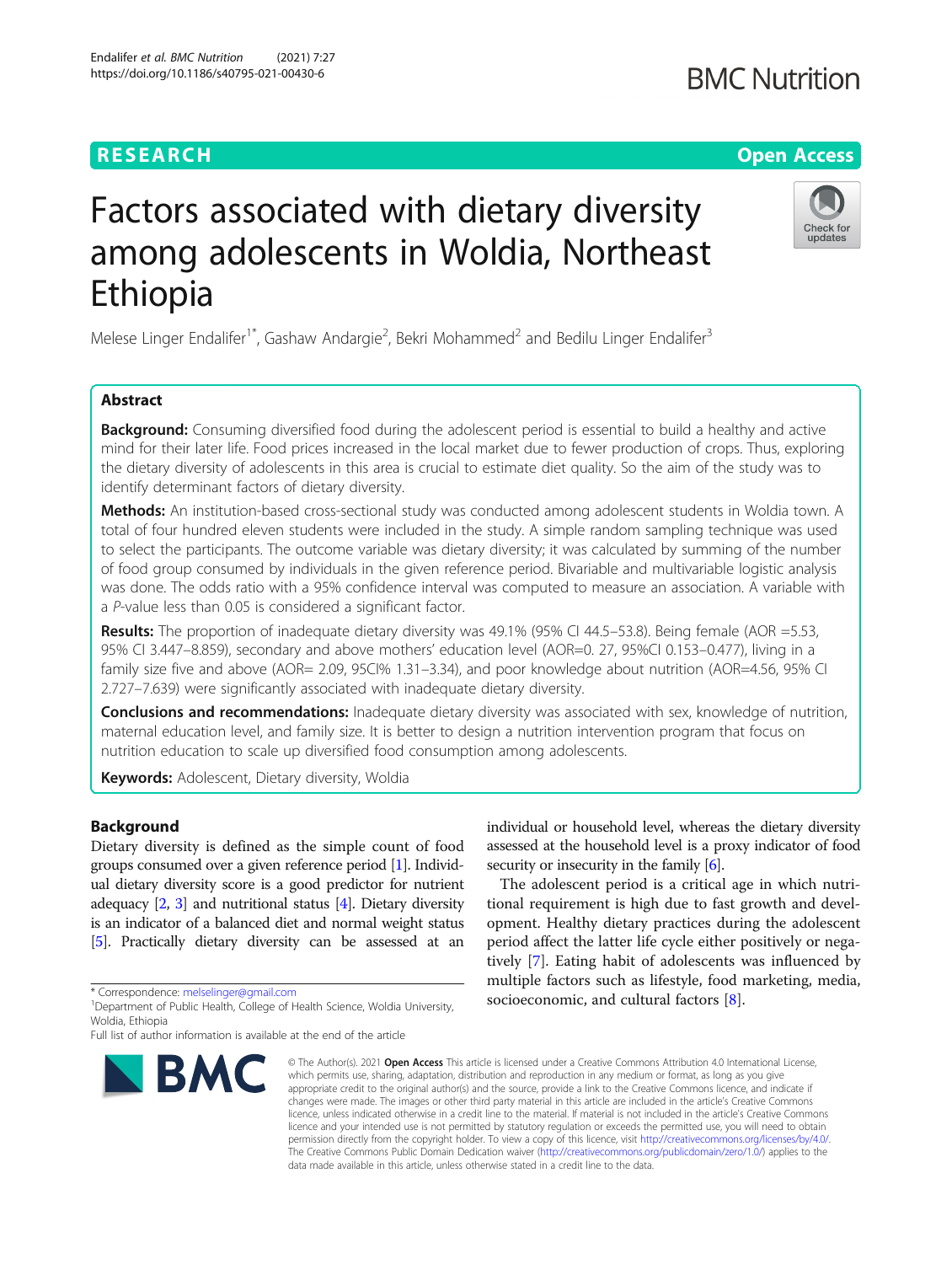Adolescents who live in the community with low awareness and practice about healthy eating suffered more nutrition-related problems [[9\]](#page-6-0). Besides, adolescents in developing countries do not get enough nutrients due to monotonous dietary dish [\[10](#page-6-0)].

In Ethiopia, different scholars intensively identified the determinant factors of dietary diversity among under-five children and pregnant and lactating women, but there is limited research regarding adolescent dietary practices [[11](#page-6-0)–[28\]](#page-6-0). Previous articles conducted in Ethiopia focus on the nutritional status of adolescent either they identify chronic deficiency or overweight/obesity. Dietary diversity was studied as a determinant factor of malnutrition previously in adolescents. But not the factors that influence dietary diversity was not well explored [[29](#page-6-0)–[37\]](#page-6-0). Furthermore, the dietary diversity of adolescents was not included and studied in Ethiopia Demographic and Health Survey consecutive reports [\[38](#page-6-0)–[40](#page-7-0)].

In the majority of the developing countries, assessment of adolescent dietary diversity is not common. Data regarding adolescent nutrition was limited in Ethiopia [[10,](#page-6-0) [41](#page-7-0)]. North Wollo Zone is part of Ethiopia which is frequently affected by drought; for instance, it was affected by ELINO in 2015/2016. Due to the ELINO drought, food prices were highly increased in Woldia town because of the reduction of crop production in the district around there [[42,](#page-7-0) [43\]](#page-7-0). The World Health Organization (WHO) and the Food and Agricultural Organization (FAO) recommended dietary diversity assessment during drought season since it is important to know the diet quality of the population clearly [\[44](#page-7-0)]. Because of the aforementioned reason, we intend to assess the dietary diversity and its associated factors among adolescents in Woldia Secondary Schools.

## Materials and methods

## Study design and period

An institution-based cross-sectional study was conducted from February to March 2016 G.c. Woldia is one of the oldest towns in Ethiopia and the center of the North Wollo Zone. It is located 525 km North of Addis Ababa the capital city of Ethiopia and 360 km far from Bahir Dar the capital of Amhara Regional state.

Based on the 2007 National census conducted by the Central Statistical Agency of Ethiopia (CSA), the town has a total population of 46,139, of whom 23,000 are men and 23,139 women. The town has four secondary schools (one preparatory school (grades 11 and 12) and 3 general high schools (grade 9 and 10)). A total of 4298 students attend their education in the 2015/2016 academic year.

## Source population and eligibility criteria

All adolescent students who were attending their education in Woldia Secondary Schools in 2015/2016 were

considered as source population. Those students who participated in different ceremonies and were ill before a day of the survey were excluded from the study.

Outcome variables: The dietary diversity score was an outcome variable. It was coded as "1" inadequate dietary diversity and "0" as adequate dietary diversity. The dichotomization was based on mean dietary diversity score. That is inadequate DDS  $(≤4.75)$  and adequate DDS (>4.75).

Independent variables: sociodemographic characteristics and socioeconomic and behavioral factors.

## Sample size determination and sampling technique

Single population proportion formula was done to estimate sample size with the following assumptions  $N=$  $Z_{\alpha/2}^2 p$  (1 - p)/ $d^2$ = (1.96)<sup>2</sup>\*0.5\*0.5/0.0025= 384.The assumption is  $Z = \text{level of confidence } (1.96)$ ,  $p = \text{proper}$ tion of inadequate dietary diversity was taken as 50%,  $d=$ s margin of error  $(5\%)$ ,  $N=$  sample size, and thorough consideration of 10% non-response rate the final sample size was 422. In Woldia town, there are four secondary schools namely, Selama, Millennium, Woldia General, and Woldia Preparatory Schools which were included as source population. In the four schools, 4298 students attend their education of which 4095 students were adolescents. Then, the student list was collected from the respective school directors and aggregated to one data set. Then the combined student data set list contains information about grade level, school name, section, and students' identity number. Finally, through a simple random sampling technique, 422 students were selected through openepi random number computer generator.

## Data collection tools and procedures

Dietary Diversity Score (DDS) was computed using Food and Agriculture Organizations (FAO) 1-day individual dietary diversity questionnaire. Due to the lack of local food, dietary guidelines in Ethiopia food items were identified through market observation and by collecting hotel meal menus. Around fifty food items were identified and aggregated with the FAO food grouping system. Ten food groups were formed; the formed food groups were cereals, vitamin A-rich vegetables, white roots and tubers, dark green leafy vegetables, other vegetables and fruits, organ and flesh meat, eggs, legumes and seeds, milk and milk products, oils, and fats. To collect the necessary data, semi-structured interview was used. Food item eaten by an individual a day before the interview was recorded in a food group table .Finally, DDS was constructed by counting food groups consumed by adolescents over 24 h [[45\]](#page-7-0). Additionally, sixteen nutritional knowledge questions were adapted from FAO guidelines to measure nutrition-related knowledge, attitudes, and practices [\[46](#page-7-0)]. Individuals who responded less than nine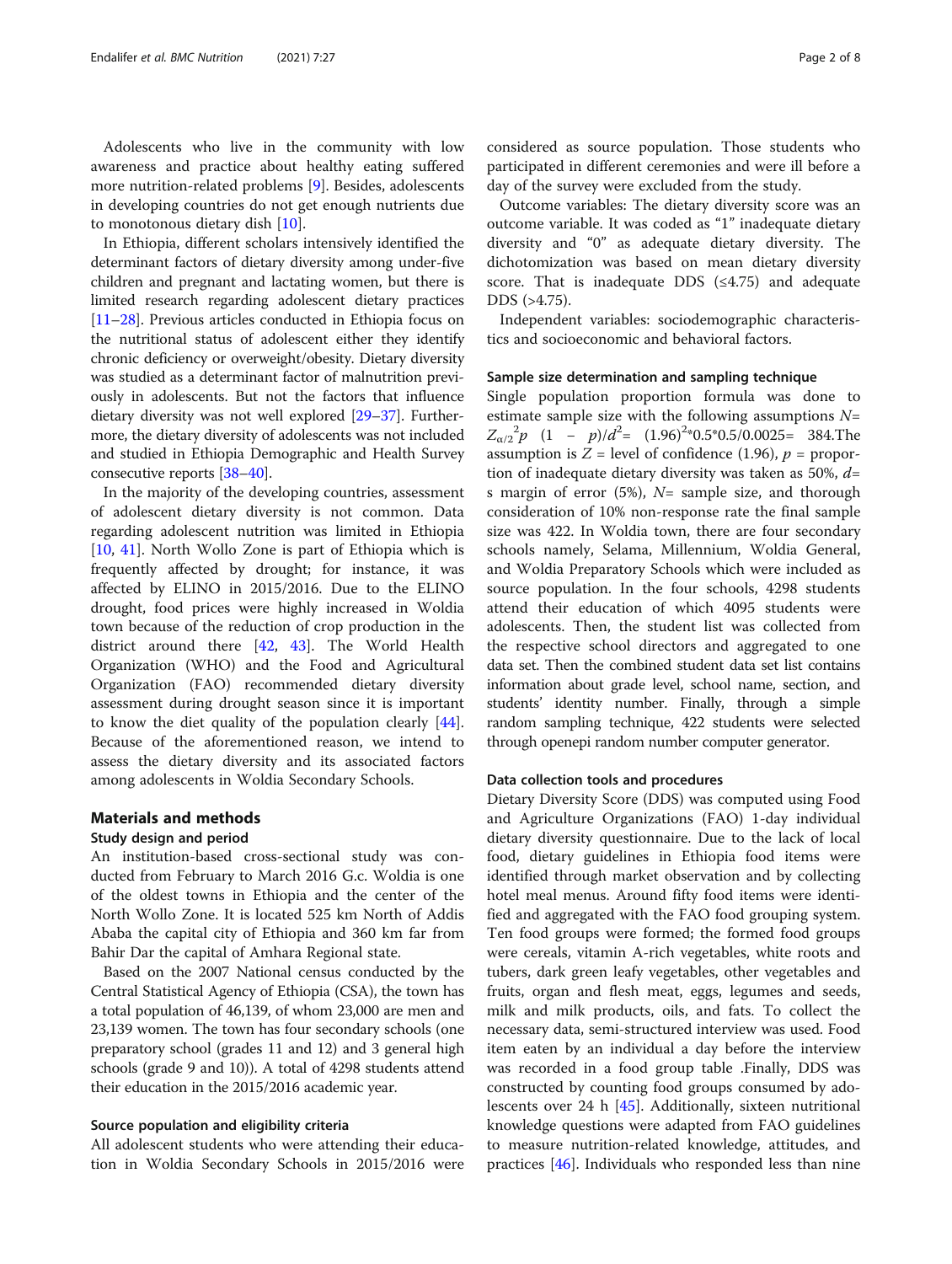nutrition knowledge questions were considered as having poor nutrition knowledge and those who answered ≥9 questions were categorized as having good knowledge. The content of nutritional knowledge question was composed of the cause and prevention mechanism of (iodine deficiency, vitamin A deficiency, iron deficiency anemia, and protein energy malnutrition).

Five Bachelor of Science (BSc.) Nursing students were recruited for data collection. The principal investigator had taken written consent from their parents and was granted their consent for those students whose ages were below 18 years. The list of randomly selected students' identity number was given to the data collectors. Data collectors introduce themselves and explain the purpose of the study to each study participant. At the end, the data were collected after taking verbal assent from each participant. Nutrition counseling was given for the students to practice diversified dietary habits.

## Data quality control

A pretest was performed before the actual data collection in Mersa Town. A 1-day training was given to the data collectors how they can conduct an interview. The questionnaire was initially prepared in English and translated to Amharic version. Double-entry of the data was done by two independent personnel.

## Data management and analysis

The data were entered into the Epi-Data version 3.1, cleaned manually, and exported to SPSS (Statistical Package for Social Science) version 20 for analysis. Descriptive statistics were presented using mean, median, standard deviations, interquartile range, and frequency table. Wealth index was analyzed through the principal component analysis (PCA) method and classified as (low, middle, and high).The bivariable and multivariable logistic regression analyses were performed. Finally, adjusted odds ratio with 95% CI was computed and variables having P-value less than 0.05 were considered as significant. The model was fitted with Hosmer and Lemeshow P-value of 0.89.

## Results

## Socio-demographic characteristics

A total of 411 adolescents were interviewed with a response rate of 97.3%. From 422 randomly selected participants, 11 students were excluded due to the following reasons: 4 students were refusing to participate in the study and 7 students were experiencing illness one day before the interview, which affect usual eating habit.

The median age of the students was 17 years (interquartile range 2) and 279 (67.2%) adolescents were aged 17–19 years. More than two thirds, 296 (72.0%), were Orthodox and 104 (25.3%) were Muslims in religion. Concerning the occupation of the parents, 251 (61.1%) of adolescents' mothers were housewives and 272 (66.2%) of adolescent's fathers were private workers.

Regarding the participants' source of food, 304 (74.0%) got from the market. Fifty percent of adolescents live in a family size of five and above (Table [1\)](#page-3-0).

## Behavioral-related characteristics of adolescents

Among 411 participants, 282 (68.6%) had good knowledge of nutrition and 281 (68.4%) of them did not eat outside home in the last week. Moreover, more than half of them were satisfied with their current body weight and 283 (68.9%) ate their meals with their family members (Table [2\)](#page-3-0).

## The magnitude of inadequate dietary diversity

The mean dietary diversity score was  $4.73$  (SD $\pm$ 1. 186) that ranged from 2 to 10 food groups. The proportion of inadequate dietary diversity among adolescents in Woldia Secondary Schools was 49.1% (95% CI 44.5–53.8).

Majority of the participants, 166 (40.4%), consumed four and 125 (30.4%) consumed five food groups computed from the total food category. More than 50% of the adolescent ate cereals, other vegetables and fruits, legumes, oils, and fat food groups. However, vitamin Arich foods, milk, and eggs were consumed in a small proportion of the adolescents. Animal source food consumed by minor adolescents; 94 (22.9%) took flesh and organ meat, 41 (10.0 %) ate eggs, and 32 (7.8%) consumed milk and its products. Specifically eggs, milk, white root and tubers, green leafy vegetables, and vitamin A source fruits were almost not consumed by adolescents who had inadequate dietary diversity (Table [3\)](#page-4-0).

## Factors associated with dietary diversity

All variables were entered into multivariable logistic regression model, and out of these, four variables had a significant association with inadequate dietary diversity.

Thus, age, residence, occupations of mother, religion, occupation of father, paternal education, source of food, wealth index, and current body weight satisfaction, eating out practice, and eating companions had no significant association with dietary diversity.

On the contrary, being female, the education level of adolescents' mother, poor knowledge on nutrition, and living in five and above family size had a significant association with inadequate dietary diversity.

The odds of having inadequate dietary diversity among female was 5.526 times higher than male (AOR=5.53, 95% CI 3.447–8.859).The practice of inadequate dietary diversity was decreased by 73% among adolescents whose mother education level was secondary and above (AOR=0.27, 95% CI 0.153–0.477). The odds of having inadequate dietary diversity among adolescents living in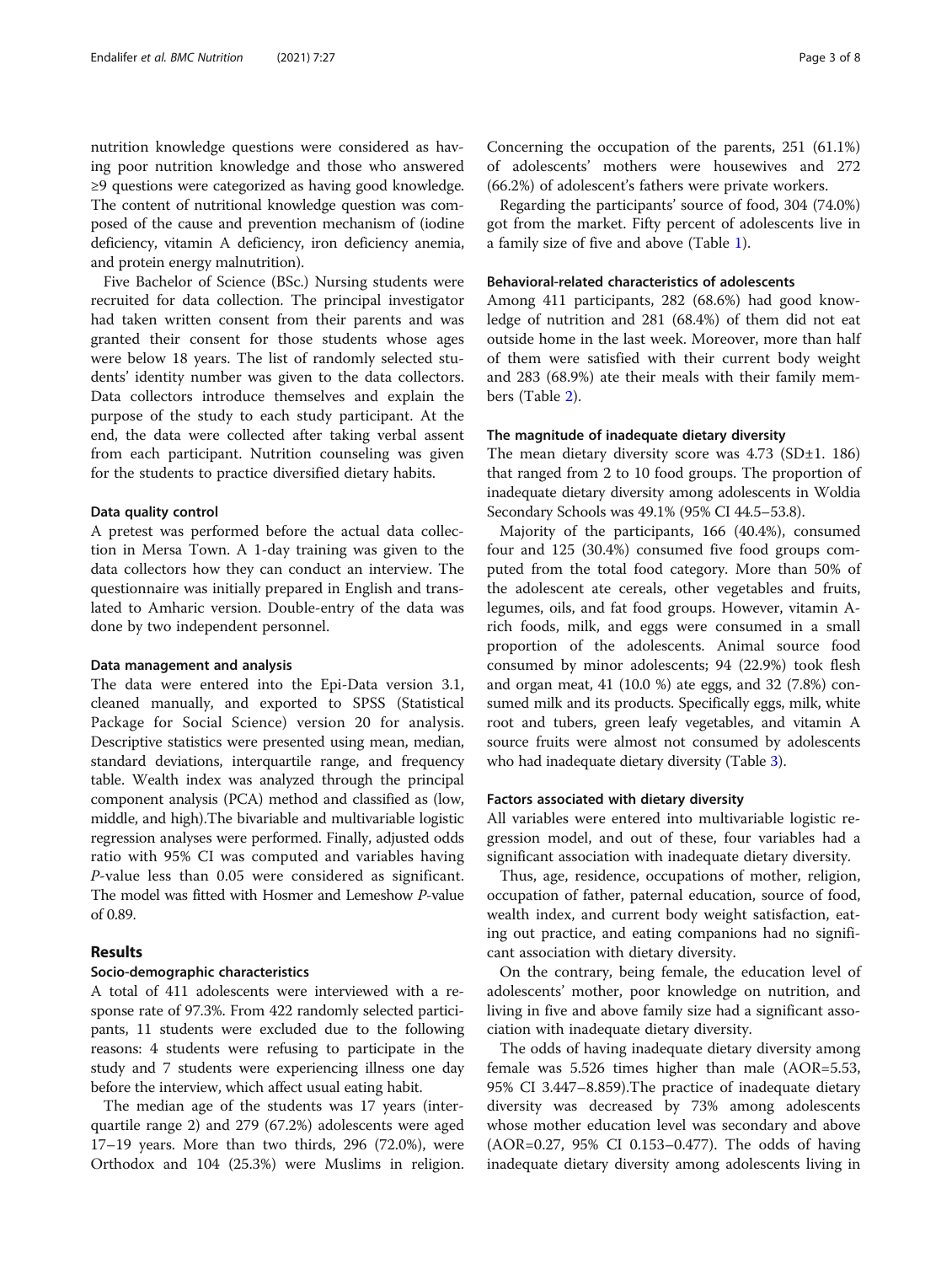| Variables             | Category            | Frequency (n) | Percentage (%) |
|-----------------------|---------------------|---------------|----------------|
| Sex                   | Female              | 210           | 51.1           |
| Age                   | $14 - 16$           | 135           | 32.8           |
|                       | $17 - 19$           | 276           | 67.2           |
| Residence             | Urban               | 390           | 94.9           |
|                       | Rural               | 21            | 5.1            |
| Religion              | Orthodox            | 296           | 72             |
|                       | Muslim              | 104           | 25.3           |
|                       | Other*              | 11            | 2.7            |
| Grade level           | $9 - 10$            | 270           | 65.7           |
|                       | $11 - 12$           | 141           | 34.3           |
| Maternal education    | No formal education | 147           | 35.8           |
|                       | Elementary School   | 122           | 29.7           |
|                       | Secondary and above | 142           | 34.5           |
| Paternal education    | No formal education | 112           | 27.3           |
|                       | Elementary school   | 121           | 29.4           |
|                       | Secondary and above | 178           | 43.3           |
| Occupation of fathers | Private worker      | 272           | 66.2           |
|                       | Government          | 126           | 30.7           |
|                       | Other**             | 13            | 3.2            |
| Occupation of mothers | House wife          | 251           | 61.1           |
|                       | Private worker      | 102           | 24.8           |
|                       | Government employee | 55            | 13.4           |
|                       | Others**            | 3             | 0.7            |
| Source of food        | Market              | 304           | 74             |
|                       | Farming             | 87            | 21.2           |
|                       | Others***           | 20            | 4.9            |
| Family size           | $< 5$               | 206           | 50.1           |
|                       | $\geq 5$            | 205           | 49.9           |

<span id="page-3-0"></span>Table 1 Socio-demographic characteristics of adolescents in Woldia Secondary Schools, Northeast Ethiopia, 2016 (N=411)

\*Protestant

\*\*Unemployed

\*\*\*Relatives

Table 2 Behavioral-related characteristics of the adolescent in Woldia Secondary Schools, Northeast Ethiopia, 2016 (N=411)

| <b>Variables</b>                | Category            | N(%        |
|---------------------------------|---------------------|------------|
| Current bodyweight satisfaction | Wants to increase   | 106(25.8)  |
|                                 | Satisfied           | 226 (55)   |
|                                 | Wants to decrease   | 79 (19.2)  |
| Eating out practice             | None                | 281 (68.4) |
|                                 | 2-4per weak         | 99 (24.1)  |
|                                 | $\geq$ 5 per week   | 31(7.5)    |
| Eating companions               | With family members | 283 (68.9) |
|                                 | With peers          | 48 (11.7)  |
|                                 | Fats alone          | 80 (19.5)  |
| Knowledge of nutrition          | Good                | 282 (68.6) |

a family size of five and above were 2.09 times higher than adolescents who lived in a family size less than five (AOR=2.092, 95 CI% 1.31–3.34).The odds of inadequate dietary diversity among adolescents who had poor knowledge of nutrition increased by 4.56 times than the adolescents who had good knowledge of nutrition (AOR=4.564, 95% CI 2.727–7.639) (Table [4](#page-4-0)).

## Discussion

The overall mean dietary diversity score was 4.73 (SD  $\pm$ 1. 186) which ranged from 2 to 10 food groups. The proportion of inadequate dietary diversity among adolescents in Woldia Secondary Schools was 49.1 % (95% CI 44.5–53.8).

The proportion of inadequate dietary diversity among adolescents was 49.1% which is similar to the study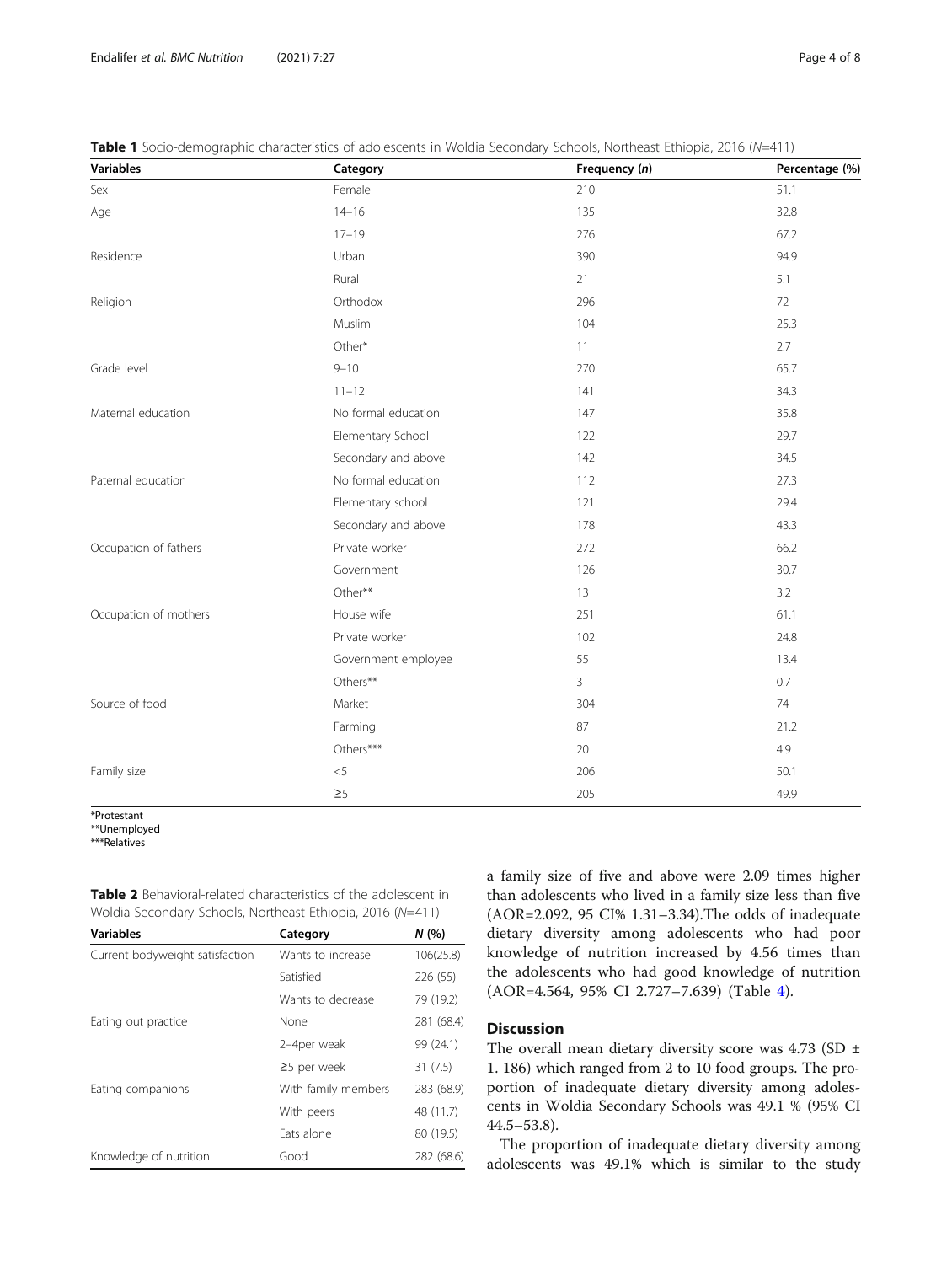| Food groups                          | <b>YES</b><br>N(% | <b>Adequate DDS</b><br>N(% | <b>Inadequate DDS</b><br>N(% |  |
|--------------------------------------|-------------------|----------------------------|------------------------------|--|
| Cereals                              | 410 (99.8)        | 209 (50.9)                 | 201 (48.9)                   |  |
| Vitamin A-rich fruits and vegetables | 74 (18.0)         | 68 (16.5)                  | 6(1.5)                       |  |
| White roots and tubers               | 94 (22.9)         | 90 (21.9)                  | 4(1)                         |  |
| Dark green leafy vegetables          | 86 (20.9)         | 81 (19.7)                  | 5(1.2)                       |  |
| Other vegetables and fruits          | 390 (94.9)        | 208 (50.6)                 | 182 (44.3)                   |  |
| Organ and flesh meat                 | 94 (22.9)         | 68 (16.5)                  | 26(6.3)                      |  |
| Eggs                                 | 41 (10.0)         | 41(10)                     | 0(0)                         |  |
| Milk and milk products               | 32(7.8)           | 27(6.6)                    | 5(1.2)                       |  |
| Legumes and nuts                     | 343 (83.5)        | 181 (44)                   | 162 (39.4)                   |  |
| Oils and fats                        | 381 (92.7)        | 204 (49.6)                 | 177(43.1)                    |  |
| Mean dietary diversity               | 4.73              |                            |                              |  |

<span id="page-4-0"></span>Table 3 The proportion of food group consumption tabulated with dietary diversity among adolescents in Woldia Secondary Schools, Northeast Ethiopia, 2016 (N=411)

carried out in the Amhara region among female adolescents [[4\]](#page-6-0), but it is smaller than a study conducted in Jimma 80.5% [\[47](#page-7-0)]. Thus, the variation might occur because of the reference period difference to calculate DDS, the number of food groups included in the score, and the study setting.

The current study is higher than a study conducted in Iran among female adolescents 21.3% [[48\]](#page-7-0). The disparity might happen due to socio-economic differences and the presence of food-based dietary guidelines in Iran which promote diversified food consumption.

Meanwhile, the mean DDS of the current study was consistent with a study done in India 5.75 [[49\]](#page-7-0), Amhara Region among female adolescents 5.6 [\[4](#page-6-0)], Tigray region among female adolescents 3.5 [[50](#page-7-0)], and Bangladesh among adult females 4.28 [[51](#page-7-0)].

On the contrary, the mean DDS of this study was lower than a study conducted in Ahvaz 6.81 [[48\]](#page-7-0) and Tehran 6.25 [[2\]](#page-6-0). Possibly the difference could be due to

the variation of food groups included and socioeconomic differences among study participants.

In this study, cereals were consumed by all participants; this is similarly reported in a study done in Mozambique  $[52]$  $[52]$  $[52]$ , Ghana  $[53]$  $[53]$ , and India  $[54]$  $[54]$ . Mostly cereals were produced in the majority area and highly accessible in the market.

Vitamin A-rich fruits and vegetable consumption was 18% which is in line with a study done in Iran 19.98% [[48\]](#page-7-0). Surely, those adolescents with low vitamin A consumption were at risk of other micronutrient deficiency [[2\]](#page-6-0). On the other hand, vitamin A consumption among adolescent girls in this study was lower than a study conducted in Tigray 31.9% [[50\]](#page-7-0). This difference could be variation in the study design and the presence of drought in the current study area which deteriorate cultivation of fruit and vegetables.

In the present study, milk consumption was 7.7% which is lower than the study conducted in India 37.25%

Table 4 Multivariable logistic regression analysis of factors associated with inadequate dietary diversity among adolescents in Woldia Secondary Schools, Northeast Ethiopia, 2016 (N=411)

|                              |                            |     | <b>Inadequate DDS</b><br>N(% | <b>COR (95%CI)</b>   | AOR (95% CI)          |
|------------------------------|----------------------------|-----|------------------------------|----------------------|-----------------------|
| Sex                          | $Male^*$                   | 201 | 60 (14.6)                    |                      |                       |
|                              | Female                     | 210 | 142 (34.5)                   | 4.91 (3.23-7.455)    | 5.53(3.447-8.859)     |
| <b>Maternal education</b>    | No formal education        | 147 | 90 (21.9)                    |                      |                       |
|                              | Elementary school          | 122 | 68 (16.5)                    | $0.79(0.49 - 1.299)$ | $0.78(0.45 - 1.365)$  |
|                              | Secondary school and above | 142 | 44 (10.7)                    | $0.28(0.175 - 0.46)$ | $0.27(0.153 - 0.477)$ |
| <b>Family size</b>           | $<$ 5                      | 206 | 89 (21.7)                    |                      |                       |
|                              | $\geq$ 5                   | 205 | 113(27.5)                    | 1.61 (1.094-2.384)   | $2.09(1.31 - 3.34)$   |
| <b>Nutritional knowledge</b> | Good                       | 282 | 107(26)                      |                      |                       |
|                              | Poor                       | 129 | 95 (23.1)                    | 4.57 (2.886-7.236)   | 4.56 (2.727-7.639)    |

\*Reference category, Backward LR method was used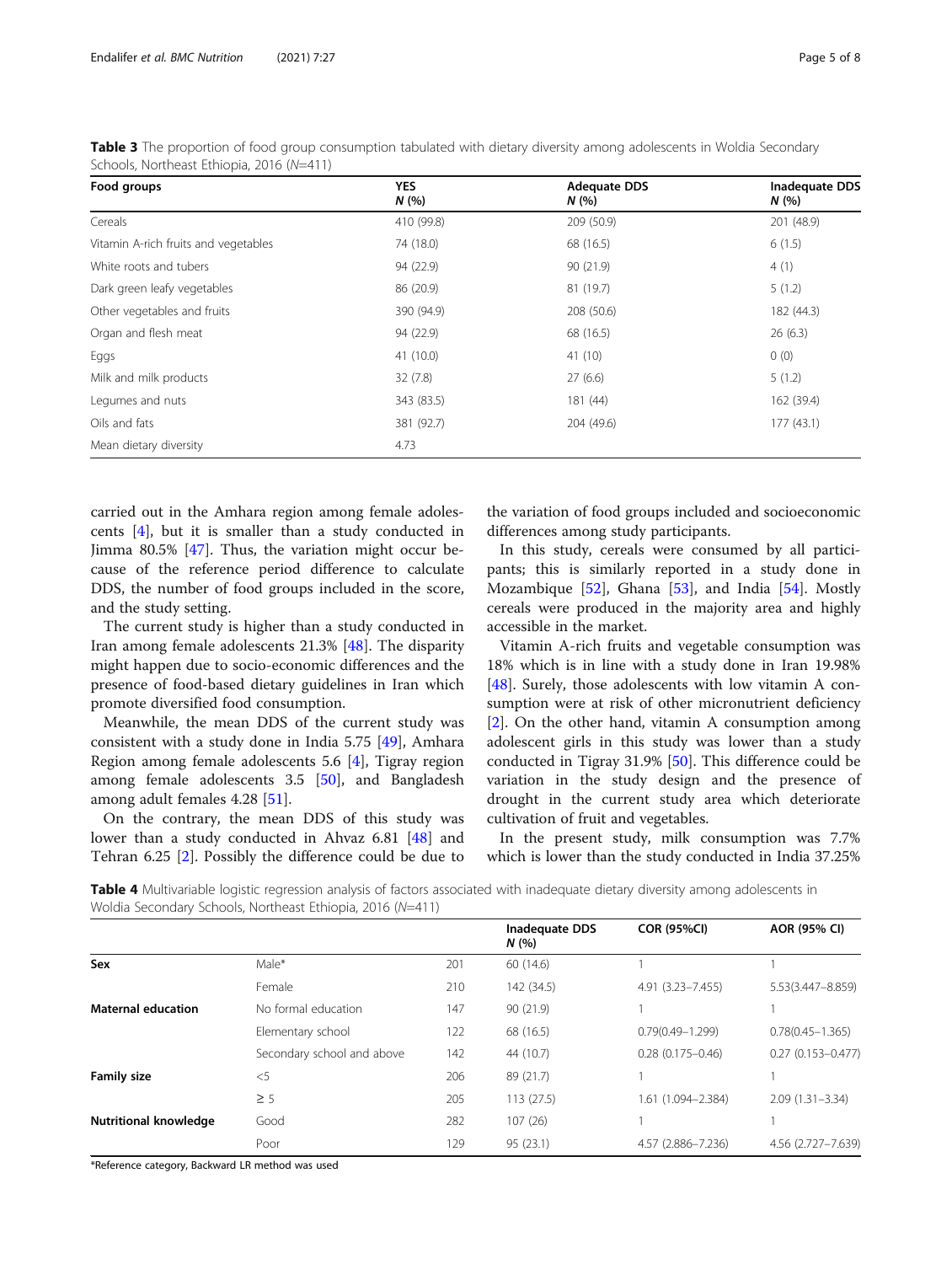[[54\]](#page-7-0), 79.2% in Iran [[48\]](#page-7-0), and 26.5% in Tigray Region [[50\]](#page-7-0). This variation would be the socio-economic difference between the study participants and lack of animal source foods and water in the study area due to seasonal ELINO drought.

Being female was associated with inadequate dietary diversity. This finding is in line with a study done in Jimma [\[47](#page-7-0)] and contradicted to the study done in Iran [[2\]](#page-6-0) and Malaysia [[55\]](#page-7-0). Females in Ethiopia are investing their times in food cooking; the smelling of the food might decrease the appetite. Practically women in Ethiopia spent more than 14 h in indoor and outdoor activity, which hampers their normal physiological need specifically daily dietary consumption [\[56\]](#page-7-0). Additionally females' appetites are influenced by hormone secretion and female felt more satisfied easily.

The occurrence of inadequate dietary diversity decreased as the education of the mother increased; it was similarly reported in a study conducted in Nigeria [[57](#page-7-0)] and South Africa [\[58\]](#page-7-0). It is true that the educational status of parents influences the dietary habit, food choice, and meal pattern of adolescents [\[17](#page-6-0)]. In fact, as the educational status of mothers increased, they have a chance to get information on healthy dietary habit. As a result, they formulate the dietary habit of the adolescent to be diversified [\[59](#page-7-0)]. Moreover, as mother's educational level increases their income will grow and gives a chance to fulfill basic needs properly [[56\]](#page-7-0). Generally, educated mothers can easily change nutrition knowledge to practice in food preparation because home activities and food preparation were covered by females most of the time in the Ethiopia context.

In this study, adolescents having poor knowledge of nutrition were positively associated with inadequate dietary diversity. The current study is supported by studies conducted in Luxembourg [\[60\]](#page-7-0) and Jimma [\[47](#page-7-0)]. This is evidenced that as adolescents' knowledge about disease increases, they start to take more diversified food [\[53](#page-7-0)]. Similarly, an evidence from Greece study revealed that having essential knowledge about food was important to maintain good health [\[61\]](#page-7-0).

Inadequate dietary diversity among adolescents who live in family size of five and more was 2.05 times higher than adolescents living in family size less than five. The current finding is consistent with study conducted in South Africa  $[62]$  $[62]$  and Ethiopia  $[19]$  $[19]$ . It is a basic truth that as the number of family members increased, they face the economical insufficiency to meet their family needs. Because of this, they put their time to fulfill the daily needs, rather on diet quality.

Even though the study has several strengths, they had some little limitations. The limitation of this study was it did not address portion size estimation of food eaten by participants because of financial and time constraints.

The data was collected through a 24-h dietary recall method which may be prone to recall and social desirability bias.

## Conclusion and recommendations

The proportion of inadequate dietary diversity was a significant figure which needs policy attention. Family size, sex, knowledge on nutrition, and education level of the mother were affecting the dietary diversity of adolescents. Animal source foods and fruit/vegetables were the least consumed food groups. In order to break intergenerational cycle of malnutrition, promoting diversified food consumption is a good opportunity, since today adolescents are tomorrow mothers Developing a nutrition education program and establishing a nutrition club in the school will be a better approach to reduce the problem. Moreover, formulating special nutrition education programs for mothers who have low educational status will improve the practice of diversified food consumption.

## Supplementary Information

The online version contains supplementary material available at [https://doi.](https://doi.org/10.1186/s40795-021-00430-6) [org/10.1186/s40795-021-00430-6.](https://doi.org/10.1186/s40795-021-00430-6)

Additional file 1. Peer Review Reports.

#### Acknowledgements

First of all, we would like to thank the University of Gondar for providing this chance and the opportunity to carry out this research. We also thank the Woldia education office, school head teachers, and study participants. Lastly, we acknowledge our friends for their continuous emotional and material support.

### Authors' contributions

MLE designed research proposal, supervised the data collection, analyzed the data, and wrote, edited, and approved the manuscript. GA, BM and BLE participated in the design of the study, performed statistical analysis, and reviewed, edited, and approved the proposal and manuscript.

## Funding

Not applicable

## Availability of data and materials

The datasets used and/or analyzed during the current study are available from the corresponding author based on reasonable request.

## **Declarations**

### Ethics approval and consent to participate

The study was conducted as per the Helsinki Declaration for biomedical research. Ethical approval and clearance were obtained from the University of Gondar Institute of public Health Research Ethical Review committee with a reference number of IPH/2849/02/2016. An ethical clearance letter was submitted to the Woldia Education office and a permission letter was obtained. Informed written consent was taken from each student and informed written consent was taken from their parents for those students whose age less than 18.

#### Consent for publication

Not applicable

## Competing interests

The authors declare that they have no competing interests.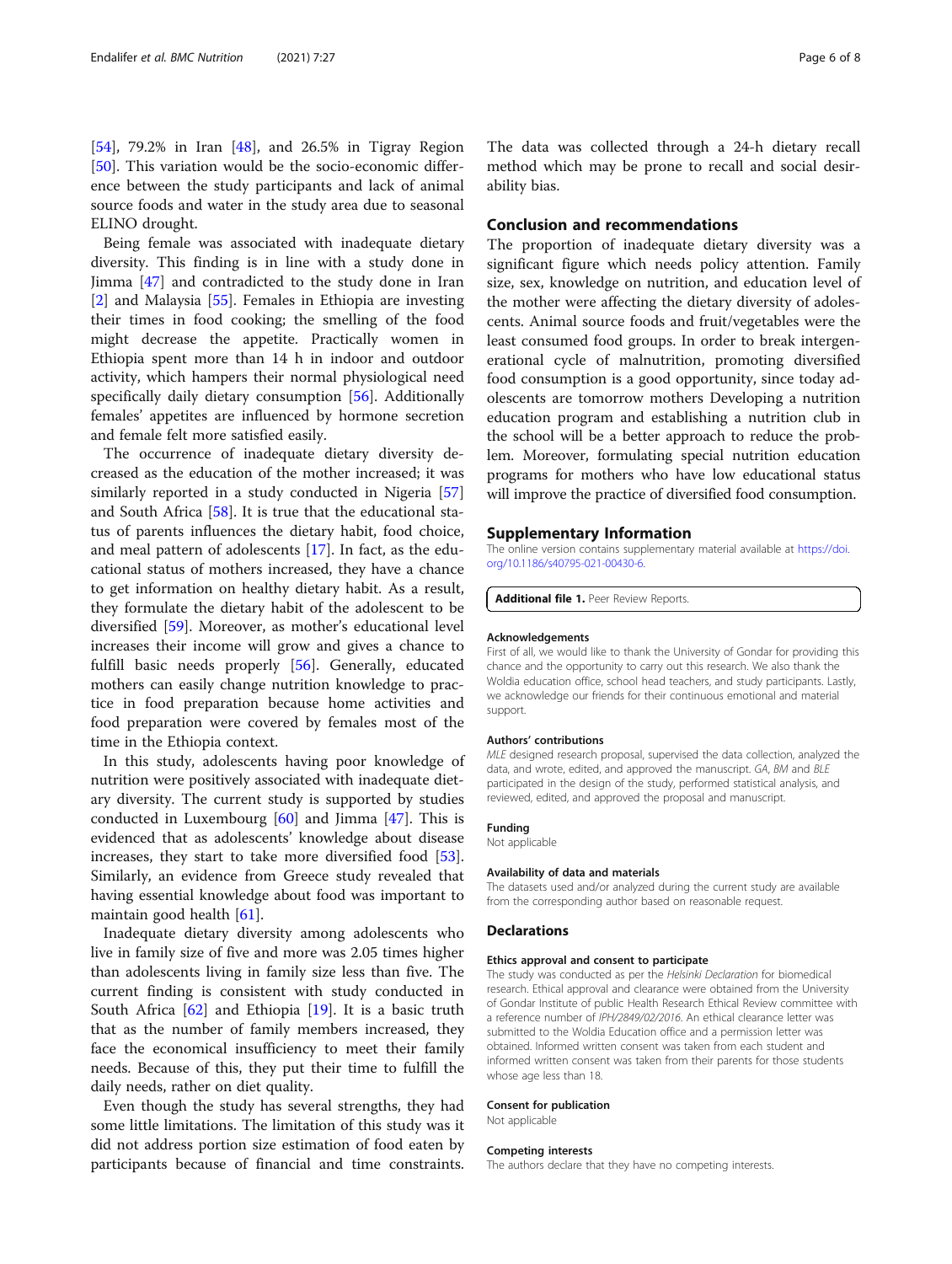## <span id="page-6-0"></span>Author details

<sup>1</sup>Department of Public Health, College of Health Science, Woldia University, Woldia, Ethiopia. <sup>2</sup>Institute of Public Health, College of Medicine and Health Science, University of Gondar, Gondar, Ethiopia. <sup>3</sup>Department of Pharmacy, College of Medicine and Health Science, Wollo University, Dessie, Ethiopia.

## Published online: 29 April 2021

### References

- 1. Ruel MT. Is dietary diversity an indicator of food security or dietary quality? a review of measurement issues and research needs. Washington: International Food Policy Research Institute; 2002.
- 2. Mirmiran P, Azadbakht L, Esmaillzadeh A, Azizi F. Dietary diversity score in adolescents - a good indicator of the nutritional adequacy of diets: Tehran lipid and glucose study. Asia Pac J Clin Nutr. 2004;13(1):56–60.
- 3. Gina K, Fanou N, Seghieri C, Inge BD. Dietary diversity as a measure of the micronutrient adequacy of women's diets: results from Bamako. Washington DC: Mali Site; 2009.
- 4. Wassie MM, Gete AA, Yesuf ME, et al. Predictors of nutritional status of Ethiopian adolescent girls: a community based cross sectional study. BMC Nutr. 2015;1:20. <https://doi.org/10.1186/s40795-015-0015-9>.
- Zhao W, Yu K, Tan S, Zheng Y, Zhao A, Wang P, et al. Dietary diversity scores: an indicator of micronutrient inadequacy instead of obesity for Chinese children. BMC Public Health. 2017;17(1):440. [https://doi.org/10.1186/](https://doi.org/10.1186/s12889-017-4381-x) [s12889-017-4381-x](https://doi.org/10.1186/s12889-017-4381-x).
- 6. Hoddinott J, Yisehac Y. Dietary diversity as a food security indicator, FCND discussion papers 136, International Food Policy Research Institute (IFPRI). 2002.
- 7. Ochola S, Masibo PK. Dietary intake of schoolchildren and adolescents in developing countries. Ann Nutr Metab. 2014;64(Suppl 2):24–40. [https://doi.](https://doi.org/10.1159/000365125) [org/10.1159/000365125.](https://doi.org/10.1159/000365125)
- 8. World Health Organization. Nutrition in adolescence –issues and challenges for the health sector. Switzerland: WHO; 2005. Contract No.: 92 4 159366 0
- 9. The Federal Democratic Republic of Ethiopia. National School Health And Nutrition Strategy. Addis Ababa: FDRE; 2012.
- 10. Ochola S, Masibo PK. Dietary intake of school children and adolescents in developing countries. Ann Nutr Metab. 2014;64(12):24–40. [https://doi.org/1](https://doi.org/10.1159/000365125) [0.1159/000365125](https://doi.org/10.1159/000365125).
- 11. Kuche D, Moss C, Eshetu S, Ayana G, Salasibew M, Dangour AD, et al. Factors associated with dietary diversity and length-for-age z-score in rural Ethiopian children aged 6-23 months: a novel approach to the analysis of baseline data from the Sustainable Undernutrition Reduction in Ethiopia evaluation. Matern Child Nutr. 2020;16(1):e12852. [https://doi.org/10.1111/](https://doi.org/10.1111/mcn.12852) [mcn.12852.](https://doi.org/10.1111/mcn.12852)
- 12. Aemro M, Mesele M, Birhanu Z, Atenafu A. Dietary diversity and meal frequency practices among infant and young children aged 6-23 months in Ethiopia: a secondary analysis of Ethiopian Demographic and Health Survey 2011. J Nutr Metab. 2013;2013:782931.
- 13. Ali D, Saha KK, Nguyen PH, Diressie MT, Ruel MT, Menon P, et al. Household food insecurity is associated with higher child undernutrition in Bangladesh, Ethiopia, and Vietnam, but the effect is not mediated by child dietary diversity. J Nutr. 2013;143(12):2015–21. [https://doi.org/10.3945/jn.113.175182.](https://doi.org/10.3945/jn.113.175182)
- 14. Nguyen PH, Avula R, Ruel MT, Saha KK, Ali D, Tran LM, et al. Maternal and child dietary diversity are associated in Bangladesh, Vietnam, and Ethiopia. J Nutr. 2013;143(7):1176–83. [https://doi.org/10.3945/jn.112.172247.](https://doi.org/10.3945/jn.112.172247)
- 15. Beyene M, Worku AG, Wassie MM. Dietary diversity, meal frequency and associated factors among infant and young children in Northwest Ethiopia: a cross- sectional study. BMC Public Health. 2015;15(1):1007. [https://doi.](https://doi.org/10.1186/s12889-015-2333-x) [org/10.1186/s12889-015-2333-x.](https://doi.org/10.1186/s12889-015-2333-x)
- 16. Herrador Z, Perez-Formigo J, Sordo L, Gadisa E, Moreno J, Benito A, et al. Low dietary diversity and intake of animal source foods among school aged children in Libo Kemkem and Fogera Districts, Ethiopia. PLoS One. 2015; 10(7):):e0133435. <https://doi.org/10.1371/journal.pone.0133435>.
- 17. Bilal SM, Dinant G, Blanco R, Crutzen R, Mulugeta A, Spigt M. The influence of father's child feeding knowledge and practices on children's dietary diversity: a study in urban and rural districts of Northern Ethiopia, 2013. Matern Child Nutr. 2016;12(3):473–83. [https://doi.org/10.1111/mcn.12157.](https://doi.org/10.1111/mcn.12157)
- 18. Wondafrash M, Huybregts L, Lachat C, Bouckaert KP, Kolsteren P. Dietary diversity predicts dietary quality regardless of season in 6-12-month-old infants in south-west Ethiopia. Public Health Nutr. 2016;19(14):2485–94. [https://doi.org/10.1017/S1368980016000525.](https://doi.org/10.1017/S1368980016000525)
- 19. Workicho A, Belachew T, Feyissa GT, Wondafrash B, Lachat C, Verstraeten R, et al. Household dietary diversity and animal source food consumption in Ethiopia: evidence from the 2011 Welfare Monitoring Survey. BMC Public Health. 2016;16(1):1192. [https://doi.org/10.1186/s12889-016-3861-8.](https://doi.org/10.1186/s12889-016-3861-8)
- 20. Zerfu TA, Umeta M, Baye K. Dietary diversity during pregnancy is associated with reduced risk of maternal anemia, preterm delivery, and low birth weight in a prospective cohort study in rural Ethiopia. Am J Clin Nutr. 2016; 103(6):1482–8. <https://doi.org/10.3945/ajcn.115.116798>.
- 21. Dangura D, Gebremedhin S. Dietary diversity and associated factors among children 6-23 months of age in Gorche district, Southern Ethiopia: Crosssectional study. BMC Pediatr. 2017;17(1):6. [https://doi.org/10.1186/s12887-01](https://doi.org/10.1186/s12887-016-0764-x) [6-0764-x.](https://doi.org/10.1186/s12887-016-0764-x)
- 22. Gebremedhin S, Baye K, Bekele T, Tharaney M, Asrat Y, Abebe Y, et al. Predictors of dietary diversity in children ages 6 to 23 mo in largely foodinsecure area of South Wollo, Ethiopia. Nutrition. 2017;33:163–8. [https://doi.](https://doi.org/10.1016/j.nut.2016.06.002) [org/10.1016/j.nut.2016.06.002.](https://doi.org/10.1016/j.nut.2016.06.002)
- 23. Mekonnen TC, Workie SB, Yimer TM, Mersha WF. Meal frequency and dietary diversity feeding practices among children 6-23 months of age in Wolaita Sodo town, Southern Ethiopia. J Health Popul Nutr. 2017;36(1):18. [https://doi.org/10.1186/s41043-017-0097-x.](https://doi.org/10.1186/s41043-017-0097-x)
- 24. Solomon D, Aderaw Z, Tegegne TK. Minimum dietary diversity and associated factors among children aged 6-23 months in Addis Ababa, Ethiopia. Int J Equity Health. 2017;16(1):181. [https://doi.org/10.1186/s12939-](https://doi.org/10.1186/s12939-017-0680-1) [017-0680-1](https://doi.org/10.1186/s12939-017-0680-1).
- 25. Tegegne M, Sileshi S, Benti T, Teshome M, Woldie H. Factors associated with minimal meal frequency and dietary diversity practices among infants and young children in the predominantly agrarian society of Bale zone, Southeast Ethiopia: a community based cross sectional study. Arch Public Health. 2017;75:53.
- 26. Boke MM, Geremew AB. Low dietary diversity and associated factors among lactating mothers in Angecha districts, Southern Ethiopia: community based cross-sectional study. BMC Res Notes. 2018;11(1):892. [https://doi.org/10.11](https://doi.org/10.1186/s13104-018-4001-6) [86/s13104-018-4001-6](https://doi.org/10.1186/s13104-018-4001-6).
- 27. Aliwo S, Fentie M, Awoke T, Gizaw Z. Dietary diversity practice and associated factors among pregnant women in North East Ethiopia. BMC Res Notes. 2019;12(1):123. <https://doi.org/10.1186/s13104-019-4159-6>.
- 28. Desta M, Akibu M, Tadese M, Tesfaye M. Dietary diversity and associated factors among pregnant women attending antenatal clinic in Shashemane, Oromia, Central Ethiopia: a cross-sectional study. J Nutr Metab. 2019;2019: 3916864.
- 29. Hadley C, Belachew T, Lindstrom D, Tessema F. The shape of things to come? household dependency ratio and adolescent nutritional status in rural and urban Ethiopia. Am J Phys Anthropol. 2011;144(4):643–52. [https://](https://doi.org/10.1002/ajpa.21463) [doi.org/10.1002/ajpa.21463](https://doi.org/10.1002/ajpa.21463).
- 30. Teji K, Dessie Y, Assebe T, Abdo M. Anaemia and nutritional status of adolescent girls in Babile District, Eastern Ethiopia. Pan Afr Med J. 2016;24:62.
- 31. Arage G, Assefa M, Worku T. Socio-demographic and economic factors are associated with nutritional status of adolescent school girls in Lay Guyint Woreda, Northwest Ethiopia. SAGE Open Med. 2019;7:2050312119844679.
- 32. Kahssay M, Mohamed L, Gebre A. Nutritional status of school going adolescent girls in Awash Town, Afar Region, Ethiopia. J Environ Public Health. 2020;2020:7367139.
- 33. Berheto TM, Mikitie WK, Argaw A. Urban-rural disparities in the nutritional status of school adolescent girls in the Mizan district, south-western Ethiopia. Rural Remote Health. 2015;15(3):3012.
- 34. Melaku YA, Zello GA, Gill TK, Adams RJ, Shi Z. Prevalence and factors associated with stunting and thinness among adolescent students in Northern Ethiopia: a comparison to World Health Organization standards. Arch Public Health. 2015;73(1):44. [https://doi.org/10.1186/s13690-015-0093-9.](https://doi.org/10.1186/s13690-015-0093-9)
- 35. Schott W, Aurino E, Penny ME, Behrman JR. Adolescent mothers' anthropometrics and grandmothers' schooling predict infant anthropometrics in Ethiopia, India, Peru, and Vietnam. Ann N Y Acad Sci. 2017.
- 36. Birru SM, Tariku A, Belew AK. Improved dietary diversity of school adolescent girls in the context of urban Northwest Ethiopia: 2017. Ital J Pediatr. 2018;44(1):48. <https://doi.org/10.1186/s13052-018-0490-0>.
- 37. Gebregyorgis T, Tadesse T, Atenafu A. Prevalence of thinness and stunting and associated factors among adolescent school girls in Adwa Town, North Ethiopia. Int J Food Sci. 2016;2016:8323982.
- 38. Central Statistical Agency (CSA) [Ethiopia], ICF International. Ethiopia Demographic and Health Survey 2011. In: Central Statistical Agency , ICF International, editors. Addis Ababa, Ethiopia Calverton, Maryland, 2012